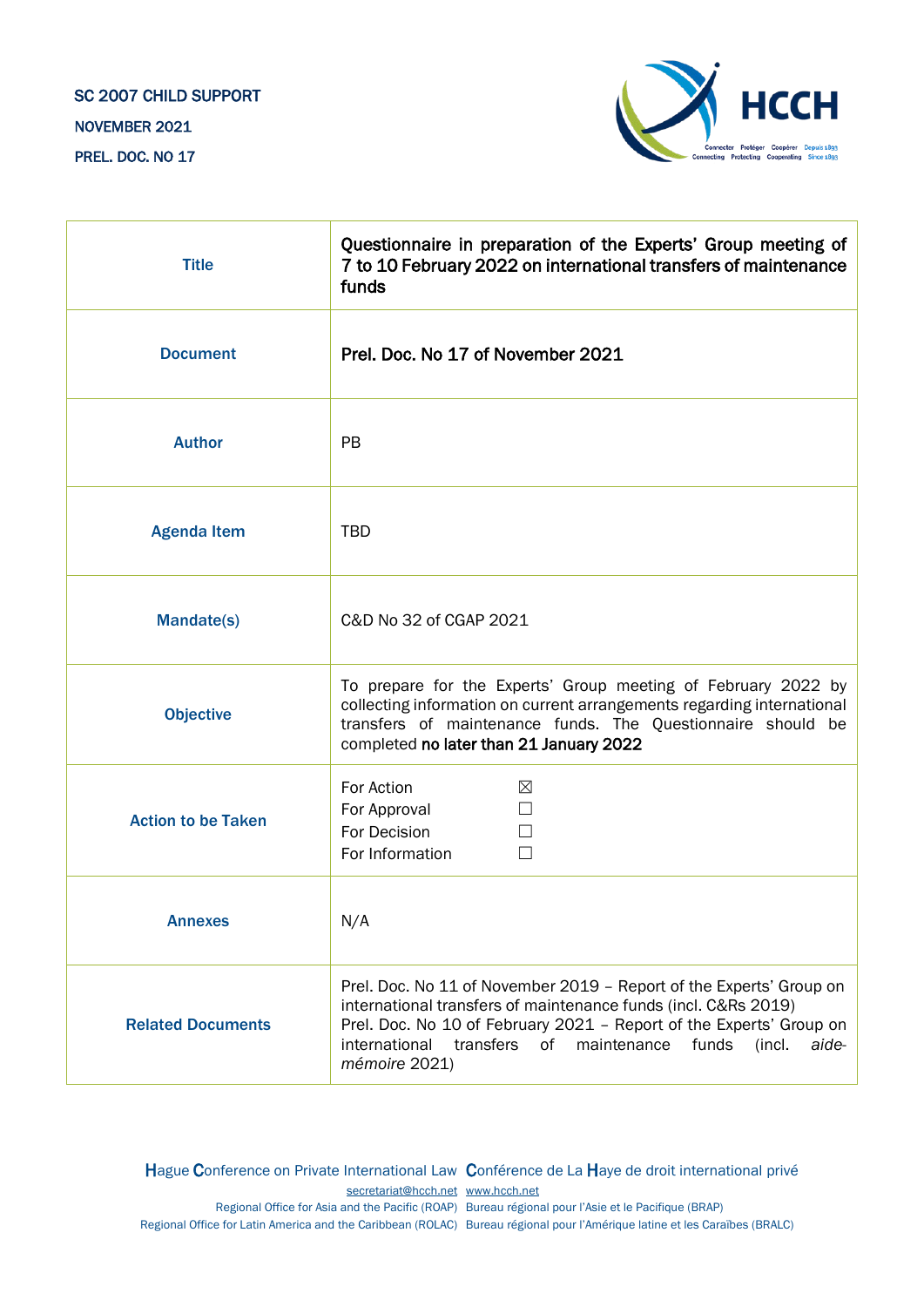## Questionnaire in preparation of the Experts' Group meeting of 7 to 10 February 2022 on international transfers of maintenance funds

1 At its 1 to 5 March 2021 meeting, the Council on General Affairs and Policy (CGAP) of the HCCH concluded and decided as follows regarding the work of the Experts' Group (EG) on international transfers of maintenance funds:

> "32. CGAP welcomed the progress made by the Experts' Group and invited the PB to make arrangements for a further online meeting ahead of the Special Commission meeting."

- 2 In preparation of the 7 to 10 February 2022 videoconference meeting of the EG, to take place in the afternoon Central European Time, delegates / experts are invited to review Prel. Doc. No 11 of November 20[1](#page-1-0)9,<sup>1</sup> which includes the Conclusions and Recommendations of the first meeting of the EG in September 2019 (C&Rs 2019) that reflect existing good practices found in a number of States, as well as Prel. Doc. No 10 of February 2021,[2](#page-1-1) which includes the *aide-mémoire* of the EG meeting that took place in February 2021 (*aide-mémoire* 2021). Delegates / experts are also invited to complete the following Questionnaire.
- 3 Membership of the EG is open to all Members of the HCCH regardless of whether they are Contracting Parties to the HCCH 2007 Child Support Convention or not. To ensure the widest possible representation, any contributions or proposals from Members which have not yet participated in the work of the EG are welcome.

## Instructions for completion of the Questionnaire

- 4 The Questionnaire is not intended to be a follow-up to the 2020 Questionnaire. Therefore, delegates / experts are kindly requested to provide their responses as if they did not respond to the 2020 Questionnaire. This will provide a picture as to the state of play at the end of January 2022.
- 5 The Questionnaire is being sent to Central Authorities as well as National and Contact Organs. Central Authorities are asked to co-ordinate as appropriate between themselves and other competent authorities. For Contracting Parties to the Convention, Central Authorities are ultimately responsible for submitting the completed Questionnaire to the Permanent Bureau (PB).
- 6 We kindly request that the Questionnaire be completed no later than 21 January 2022. Any questions concerning the Questionnaire may be directed to [secretariat@hcch.net.](mailto:secretariat@hcch.net)
- 7 The PB intends, except where expressly asked not to do so, to place all responses to the Questionnaire on the HCCH website [\(www.hcch.net\)](http://www.hcch.net/). Please therefore clearly identify any responses which you do not want to be placed on the website.
- 8 The findings of the EG will inform the work of the Special Commission (SC) tentatively scheduled to take place between March and June 2022 (GCAP of 2021 C&D No 28). The precise dates of the SC will be announced in due course. Thank you for your kind co-operation as the PB prepares for the meeting of the SC in 2022.

<span id="page-1-0"></span><sup>1</sup> CGAP Prel. Doc. No 11 of November 2019 "Report of the Experts' Group on international transfers of maintenance funds" is available at: [https://assets.hcch.net/docs/4def3f24-fde9-487a-9396-531105e196d5.pdf.](https://assets.hcch.net/docs/4def3f24-fde9-487a-9396-531105e196d5.pdf)

<span id="page-1-1"></span><sup>&</sup>lt;sup>2</sup> CGAP Prel. Doc. No 10 of February 2021 "2007 Child Support Convention and Maintenance Protocol: Report of the Experts' Group on International Transfers of Maintenance Funds, meeting of 8 to 11 February 2021" is available at: https://assets.hcch.net/docs/18f16f4d-2ef2-4587-a0ba-227414575e1b.pdf.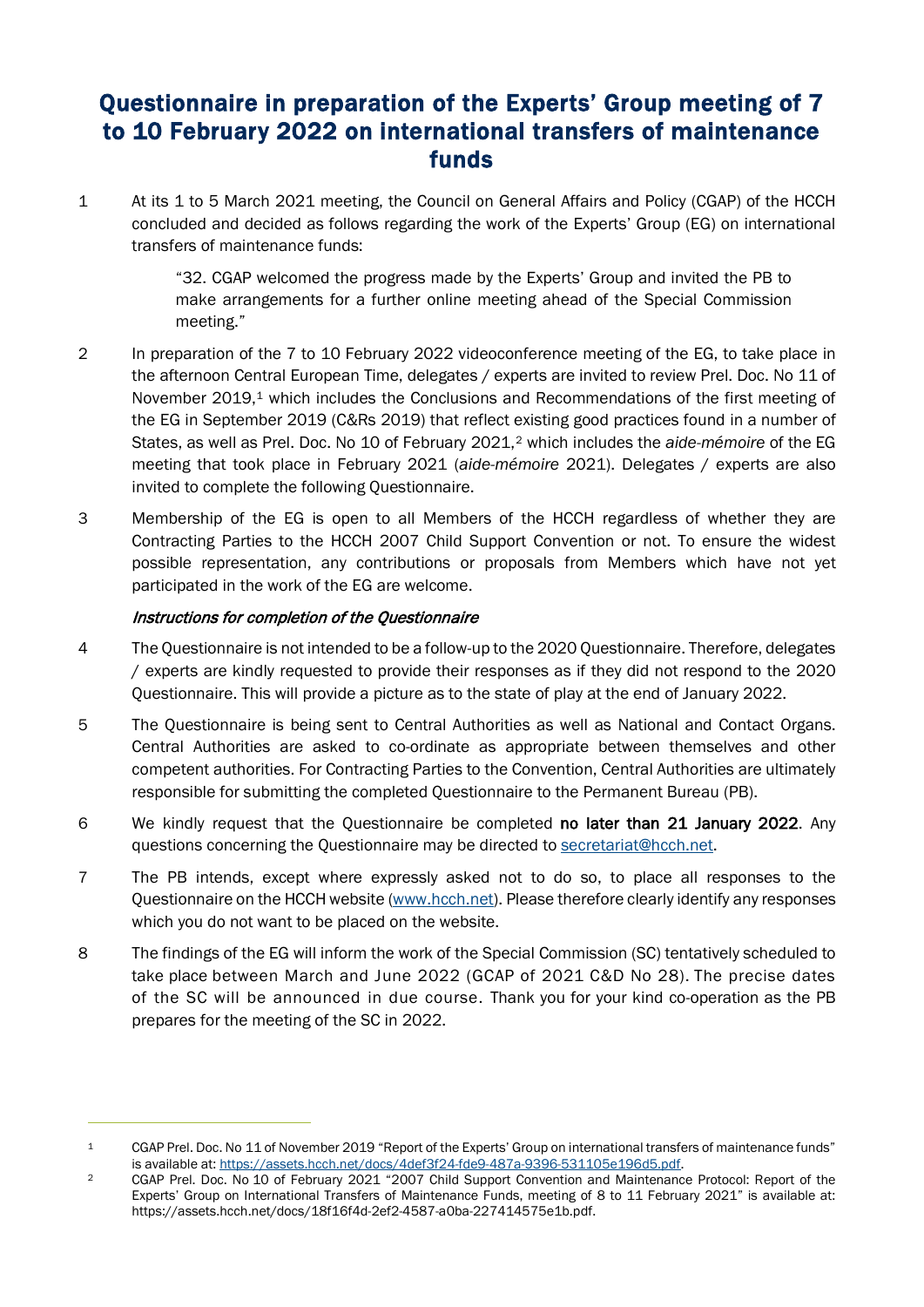| Name of State or territorial unit:[1] | Please insert text here                                                                     |
|---------------------------------------|---------------------------------------------------------------------------------------------|
| response.                             | For follow-up purposes. This information will not be published as part of the questionnaire |
| Name of contact person:               | Please insert text here                                                                     |
| Name of Authority / Office:           | Please insert text here                                                                     |
| Telephone number:                     | Please insert text here                                                                     |
| E-mail address:                       | Please insert text here                                                                     |
|                                       |                                                                                             |

## **Questionnaire**

- 9 For the purpose of the 7 to 10 February 2022 meeting of the EG, delegates / experts are invited to report on consideration given to and / or implementation of the following arrangements in their jurisdiction:
	- a. Developments in general regarding the international transfer of maintenance funds

Please insert text here

- b. Elimination of the use of cheques (see C&R 2019 No 1; *aide-mémoire* 2021, paras 11- 14)
	- $\Box$ Not being considered. Please explain:

Please insert text here



Is being considered. Please explain:

Please insert text here



Has already been implemented. Please explain:

<span id="page-2-0"></span><sup>[1]</sup> The term "State" in this Questionnaire includes a territorial unit, where relevant.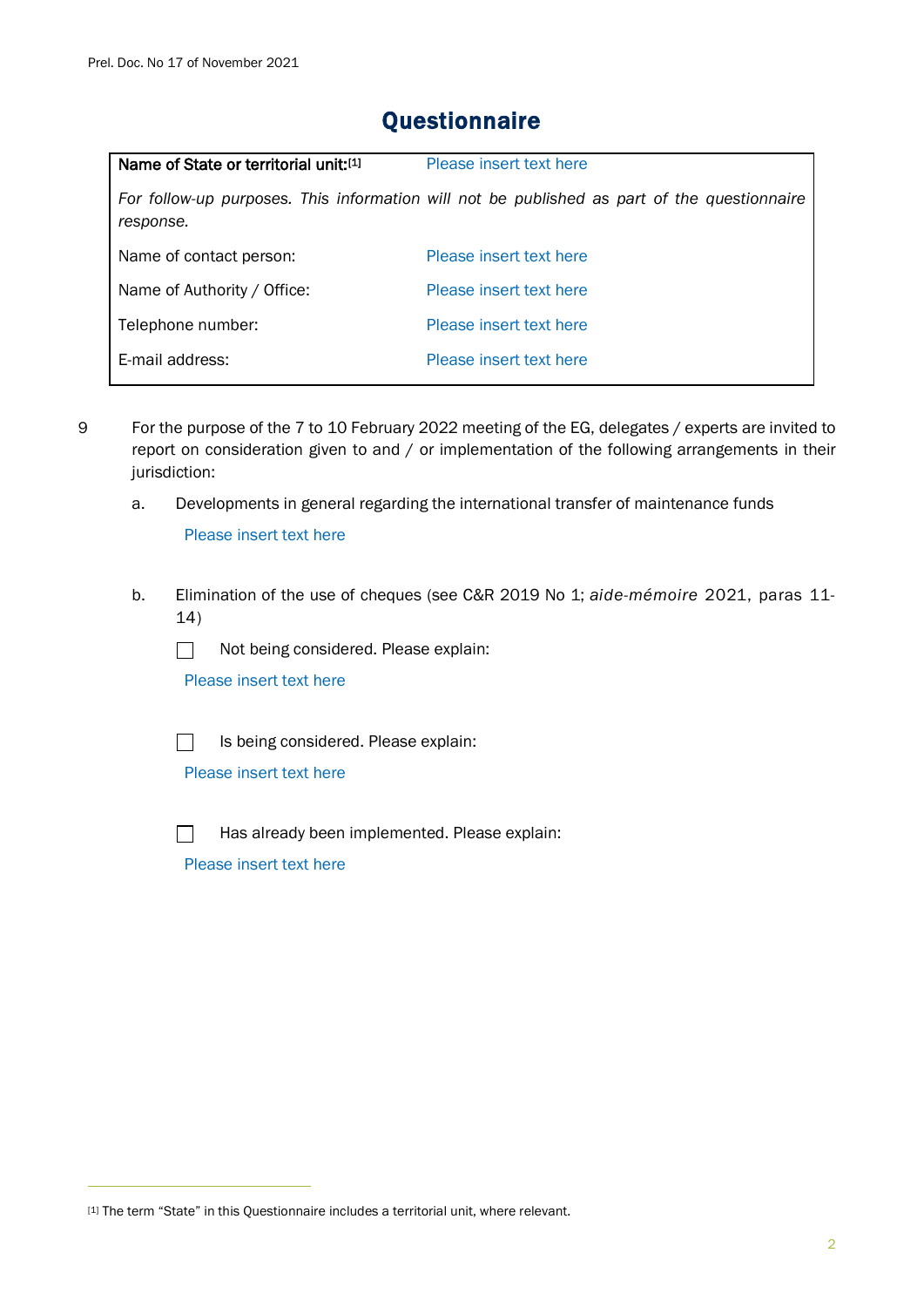c. Solutions with regard to increased transparency and cost reduction of transfers and currency conversion (see C&R 2019 Nos 2 and 10; *aide-mémoire* 2021, paras 24-25)

 $\Box$ Not being considered. Please explain:

Please insert text here

 $\Box$ Is being considered. Please explain:

Please insert text here



Has already been implemented. Please explain:

Please insert text here

d. Solutions where creditors would not bear the costs related to the transfer of funds (see C&R 2019 No 2; *aide-mémoire* 2021, paras 26-29)



Not being considered. Please explain:

Please insert text here

 $\Box$ Is being considered. Please explain:

Please insert text here

Has already been implemented. Please explain:  $\mathbf{I}$ 

Please insert text here

e. Requested Central Authority arrangements with their bank to cover transfer fees or other arrangements to that effect (see C&R 2019 No 3; *aide-mémoire* 2021, para. 32)

Not being considered. Please explain:  $\Box$ 

Please insert text here



Is being considered. Please explain:

Please insert text here

Has already been implemented. Please explain: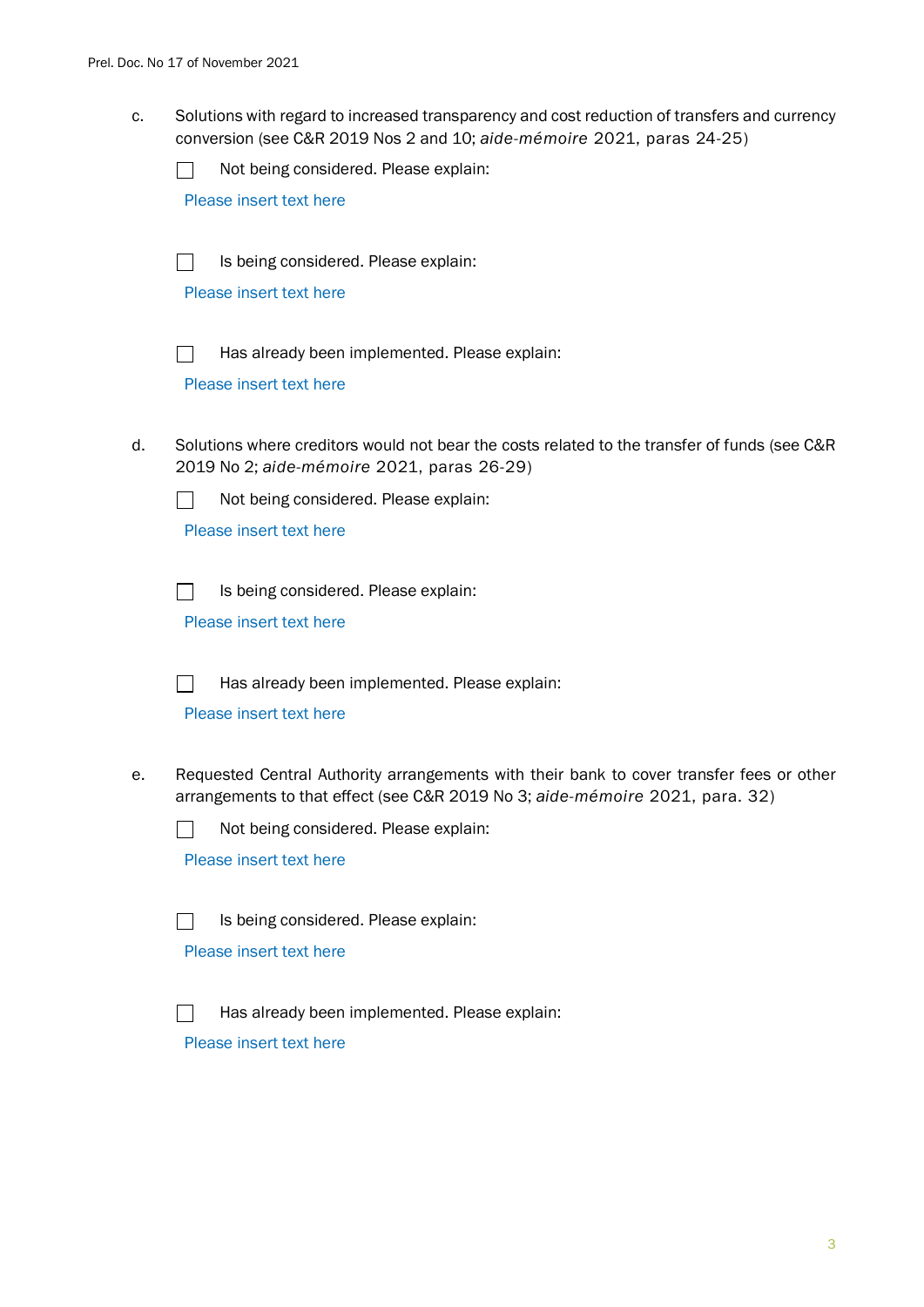f. Requesting Central Authority providing confirmation to the requested Central Authority that the amounts received are the same as the amounts sent and, where applicable, information on the reasons for any difference (see C&R 2019 No 3; *aide-mémoire* 2021, paras 15-17)

 $\Box$ Not being considered. Please explain:

Please insert text here

 $\Box$ Is being considered. Please explain:

Please insert text here

 $\Box$ Has already been implemented. Please explain:

Please insert text here

g. Establishment of a centralised point (*e.g.*, bank account, central bank) for international transfers dedicated to both incoming and outgoing transfer of funds (see C&R 2019 Nos 4 and 5; *aide-mémoire* 2021, paras 33-35)



Please insert text here

 $\Box$ Is being considered. Please explain:

Please insert text here



Has already been implemented. Please explain:

Please insert text here

h. Provision of payment transfer services to any debtors transferring payments within the scope of the HCCH 2007 Child Support Convention (see C&R 2019 No 5; *aide-mémoire* 2021, para. 18)



Please insert text here

Is being considered. Please explain:  $\Box$ 

Please insert text here

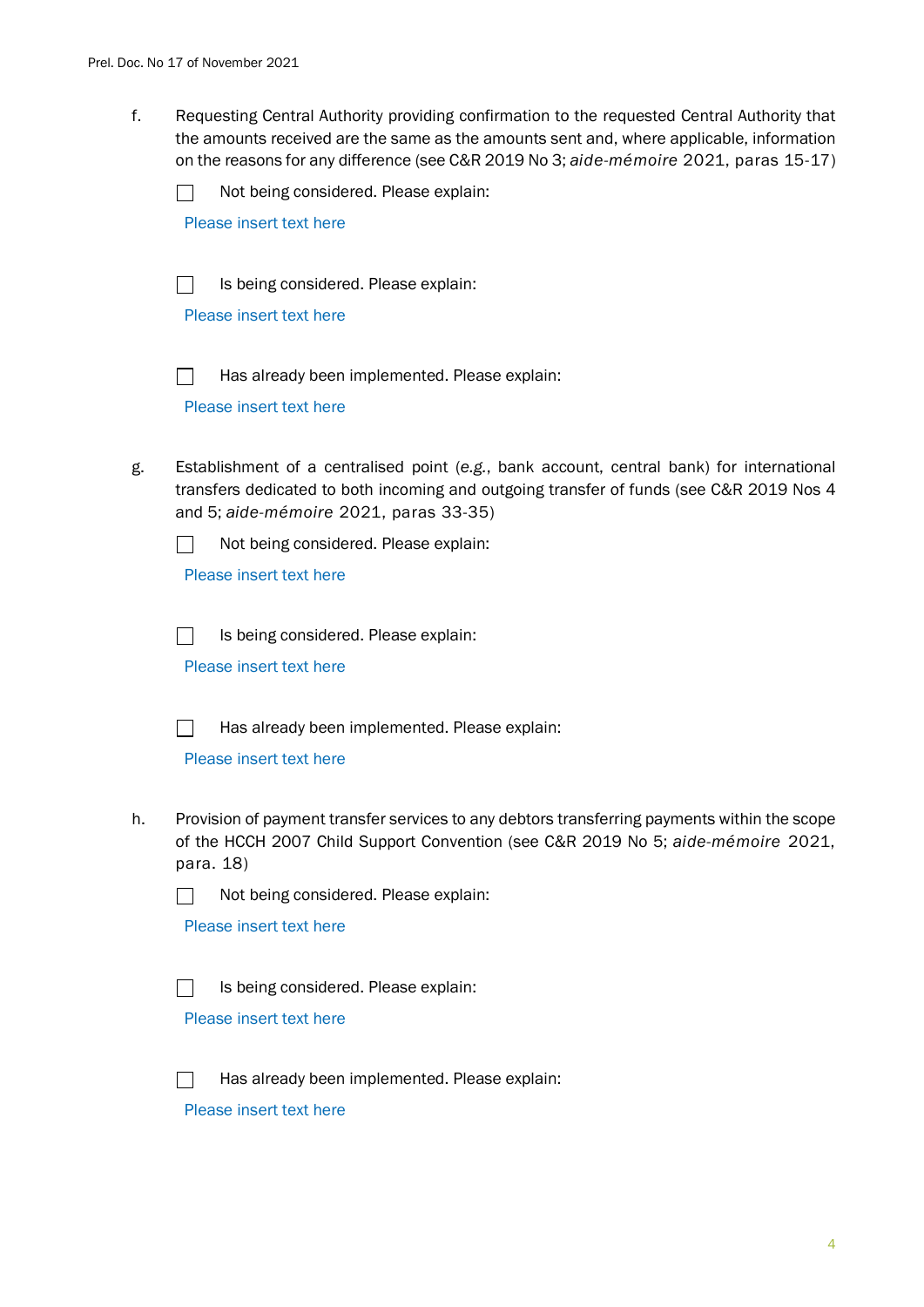i. Implementation of payment transfer monitoring systems (see C&R 2019 No 6; *aidemémoire* 2021, paras 36-37)

 $\Box$ Not being considered. Please explain:

Please insert text here

Is being considered. Please explain:  $\Box$ 

Please insert text here

 $\Box$ 

Has already been implemented. Please explain:

Please insert text here

j. Implementation of unique case references, known to both the requesting and requested State, attached to each transfer of funds (see C&R 2019 No 7; *aide-mémoire* 2021, para. 20)



Please insert text here

Is being considered. Please explain:  $\Box$ 

Please insert text here



Has already been implemented. Please explain:

Please insert text here

k. Implementation of currency conversion of payments done by the relevant authority in the requested State at the time of transfer (see C&R 2019 No 8; *aide-mémoire* 2021, paras 21-23)



Not being considered. Please explain:

Please insert text here

Is being considered. Please explain:  $\Box$ 

Please insert text here



Has already been implemented. Please explain: